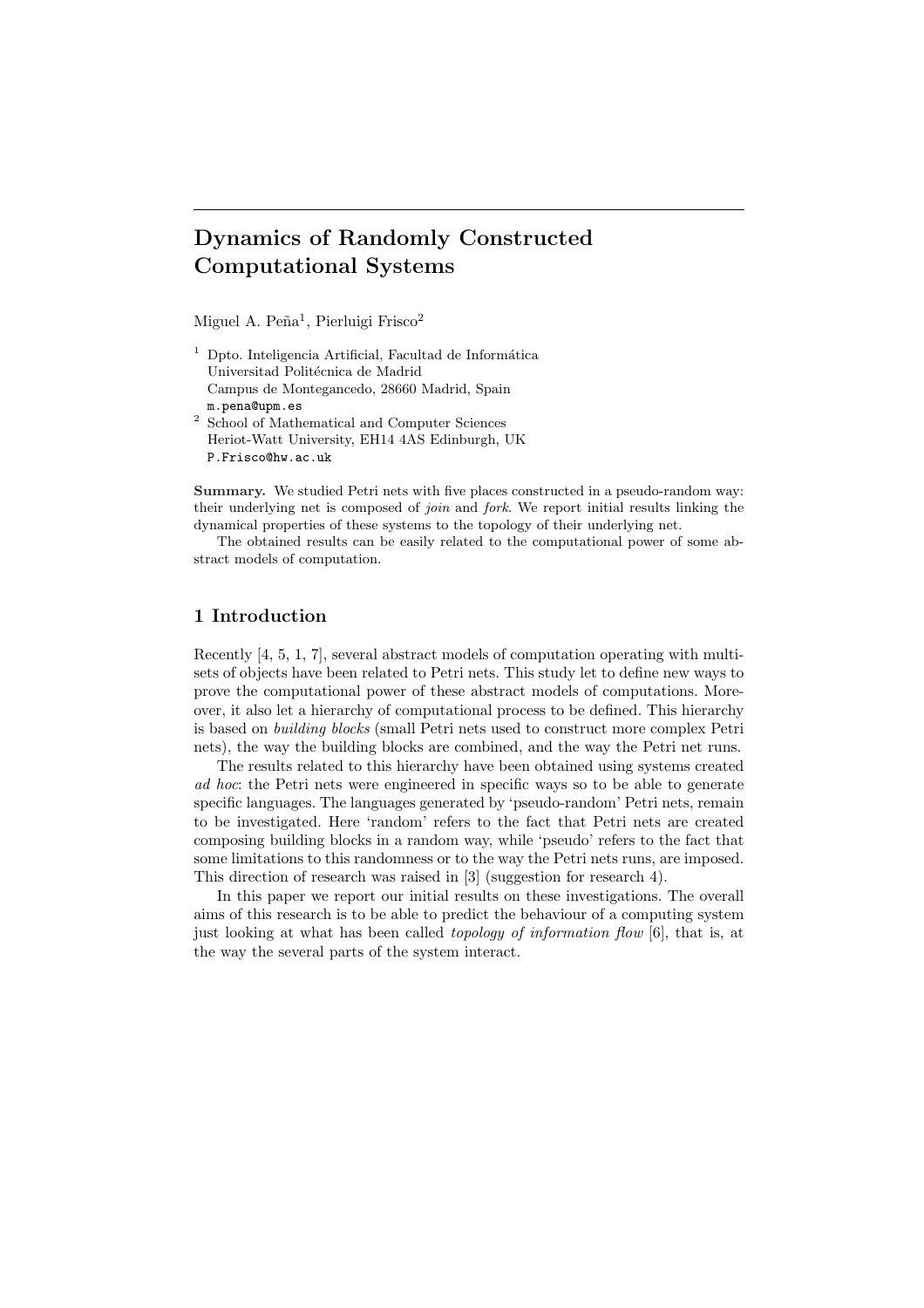# 2 Basic Definitions

The model of Petri nets considered by us are known either as *elementary net sys*tems (EN systems), as 1-bounded place-transitions systems (1-bounded  $P/T$  systems), or safe Petri nets [8].

An elementary net system (or EN system) is a tuple  $N = (P, T, F, C<sub>in</sub>)$ , where:

i)  $(P, T, F)$  is a net, that is:

1. P and T are sets with  $P \cap T = \emptyset$ ;

- 2.  $F \subseteq (P \times T) \cup (T \times P);$
- 3. for every  $t \in T$  there exist  $p, q \in P$  such that  $(p, t), (t, q) \in F$ ;
- 4. for every  $t \in T$  and  $p, q \in P$ , if  $(p, t), (t, q) \in F$ , then  $p \neq q$ ;
- ii)  $C_{in} \subseteq P$  is the *initial configuration* (or *initial marking*).

Elements of  $P$  are called  $places$  (graphically represented with circles), elements of T are called transitions (graphically represented with rectangles). We use the common Petri net terminology and notation [8] with the exception of using the term configuration instead of marking.

We consider *maximal strategy* as running mode (i.e., the way transitions fire): in each configuration all transitions that can fire do so. Moreover, if in a configuration there is a conflict (two different transitions with a not empty intersection of input sets can fire), then all the transitions in the conflict fire. If after a firing a place should receive more than one token (from the firing of two different transitions), then only one token is assumed to be present in that place. This ensures that in every configuration places have at most one token and that the behaviour (sequence of configurations) of an EN system is deterministic.

This rather restrictive firing strategy (similar to the ones present in random Boolean networks [2]) has been mainly dictated by efficiency during these initial simulations. In section 5 we note that the firing strategy should be definitely changed in order to obtain results of a more general use.

We considered EN systems composed of only two building blocks: join and fork depicted in Figure 1.



Fig. 1. Building blocks: join and fork.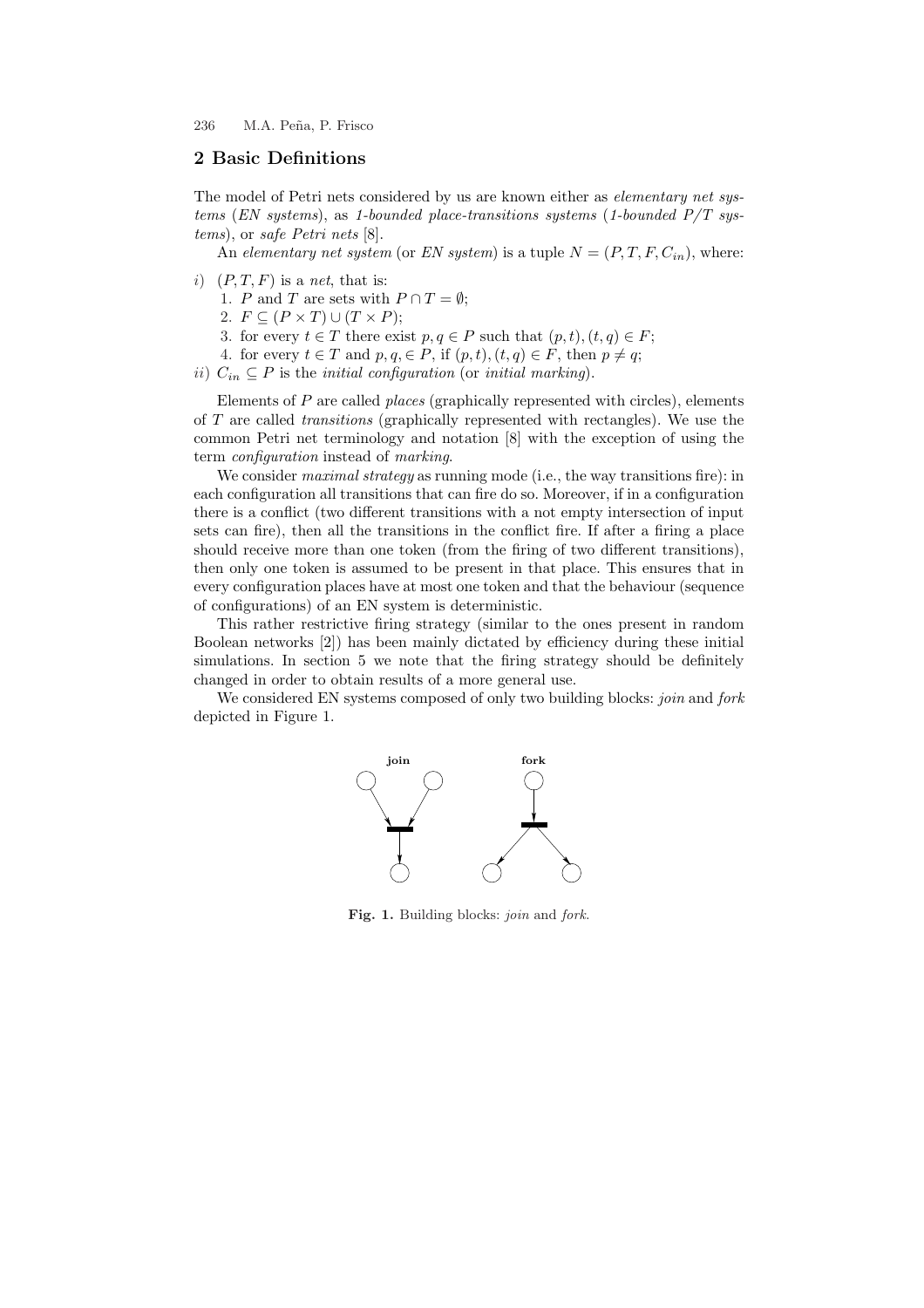**Definition 1.** Let  $x, y \in \{join, fork\}$  be building blocks and let  $\overline{t}_x$  and  $\hat{t}_y$  be the transitions present in x and y respectively.

We say that y comes after x (or x is followed by y, or x comes before y or x and y are in sequence) if  $\bar{t}_x \cap \hat{t}_y \neq \emptyset$  and  $\hat{t}_x \cap \hat{t}_y = \emptyset$ . We say that x and y are in parallel if  ${}^{\bullet} \bar{t}_x \cap {}^{\bullet} \hat{t}_y \neq \emptyset$  and  $\bar{t}_x^{\bullet} \cap {}^{\bullet} \hat{t}_y = \emptyset$ .

We say that a net is composed of building blocks (it is composed of  $x$ ) if it can be defined by building blocks (it is defined by  $x$ ) sharing places but not transitions. So, for instance, to say that a net is composed of joins means that the only building blocks present in the net are join.

## 3 The Simulator and Its Complexity

A computer program (in the following called simulator) able to create and run EN systems composed of *join* and *fork* has been written and it can be downloaded from http://www.macs.hw.ac.uk/~pier/download.html.

In the following j denotes the number of join,  $f$  denotes the number of forks and p denotes the number of places in a Petri net.

The maximum number of *join* (or *fork*) that can be present in a Petri net with p places is  $\frac{p(p-1)(p-2)}{2}$ . Moreover, when the Petri net is connected,  $j + f \geq \frac{p}{2}$ .

Given the number of places, the number of Petri nets with j join and  $f$  forks is

$$
\frac{\left(\frac{p(p-1)(p-2)}{2}\right)!}{j\left(\frac{p(p-1)(p-2)}{2}-j\right)!}*\frac{\left(\frac{p(p-1)(p-2)}{2}\right)!}{f\left(\frac{p(p-1)(p-2)}{2}-f\right)!}
$$

This number is definitely high even if one considers that it includes isomorphic nets. Due to this high number, we could only generate and run nets with 5 places. This means that the number of *join* and *fork* in these nets ranged from 1 to 30.

For each different triple of p, j and f, only  $1\%$  of the possible nets has been created and run for all its possible initial configurations.

The simulator created these nets in a random way.

The set of all possible configurations of such a net is called configuration space. The dynamics of an EN system is such that it will start from its initial configuration and it will reach an *attractor*. With *attractor* we define both a configuration from which no firing is possible or a set of configurations that are cyclically repeated. We name the configurations in the following way: With *isolated configuration* we refer to a configuration which is not reachable from any configuration and from which no transition is possible; with *final configuration* we refer to a configuration from which no transition is possible. Clearly, any isolated configuration is also a final configuration but a configuration can be final but not isolated.

The tests run on a computer with a single CPU of 2.4 GHz and with 1.5 GB of 800 MHz RAM. The simulation took 70 hours and the output files occupy 5 GB.

In Figure 2 a net and its configuration spaces are depicted. In this figure the configuration with no tokens is not shown (and in the following we do not consider this configuration). Each configuration in the configuration space is represented as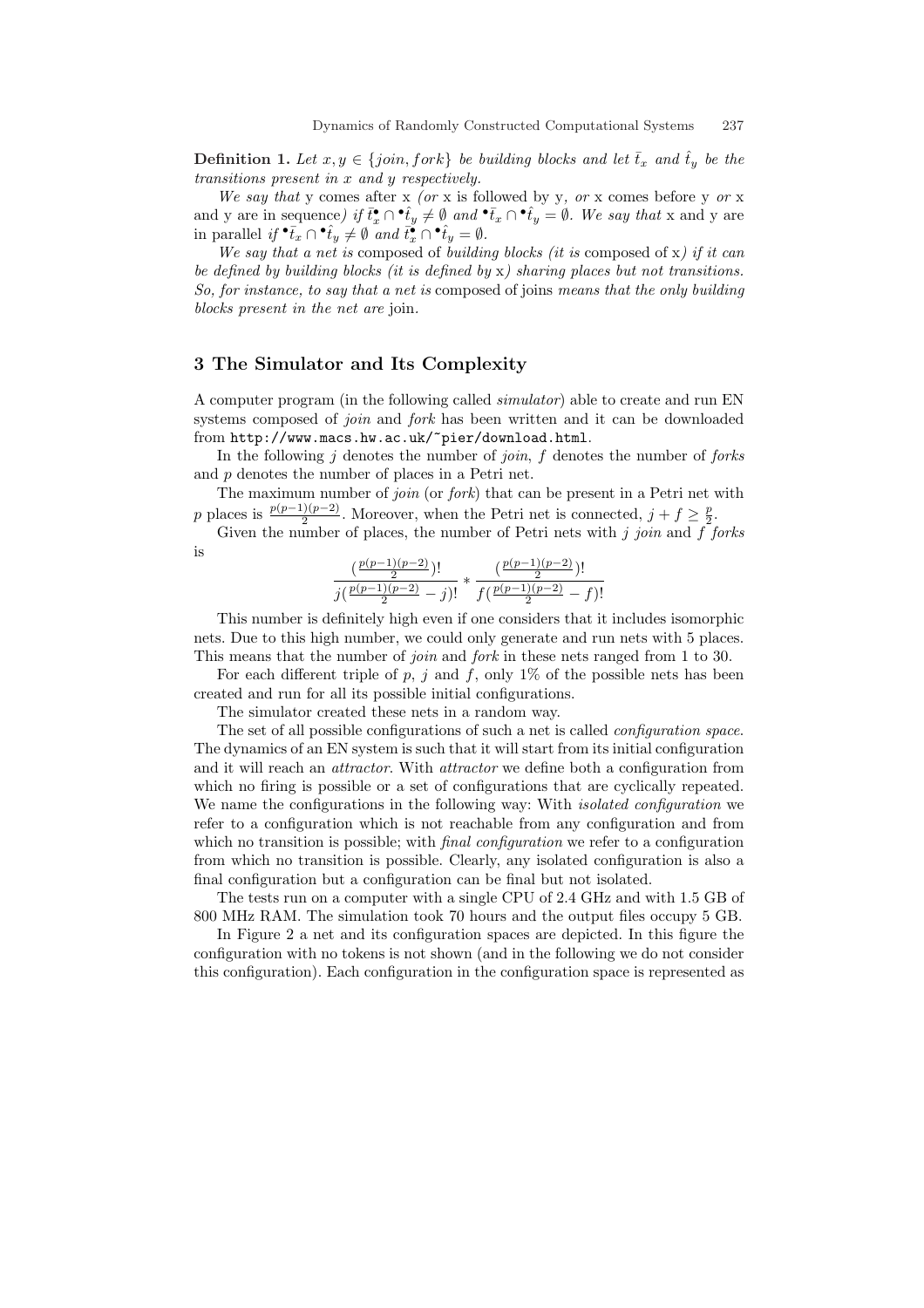a number in a circle. The number encodes the configuration of the EN system (as a conversion from binary to decimal). For instance, the encoding of configuration  $\{0, 1, 0, 1, 1\}$  (nodes 0 and 2 have no token while the remaining nodes have 1 token) in the net depicted in Figure 2 is 11 (place 0 is the leftmost and place 4 is the rightmost).



Fig. 2. A net and its configuration space

The attractors in Figure 2 are configurations 1, 2, 4, 5, 6, (11, 22) and 31, where  $(11, 22)$  define a *cycle* (i.e., an attractor with more than one configuration) in the configuration space. The configurations 1, 2, 5 and 6 are isolated (and final). Configuration 31 is not isolated as a transition (to itself) indeed is possible. Configurations 1, 2, 4, 5 and 6 are final.

## 4 Results

We addressed several questions during our study. The plotted answers to these questions and brief comments are present in the following. The tables used to generate the plots can be downloaded from

http://www.macs.hw.ac.uk/~pier/cvPublications.html

How does the probability to have at least one cycle in the configuration space depend on the number of join and fork?

We found that *join* and **fork** equally influence the presence of cycles in the configuration space. The plot in Figure 3 shows that if the number of fork is bigger than 9 or the number of *join* is bigger than 19, then it is certain that the configuration space contains at least one cycle.

How does the number of not-isolated configurations depend on the number of join and fork?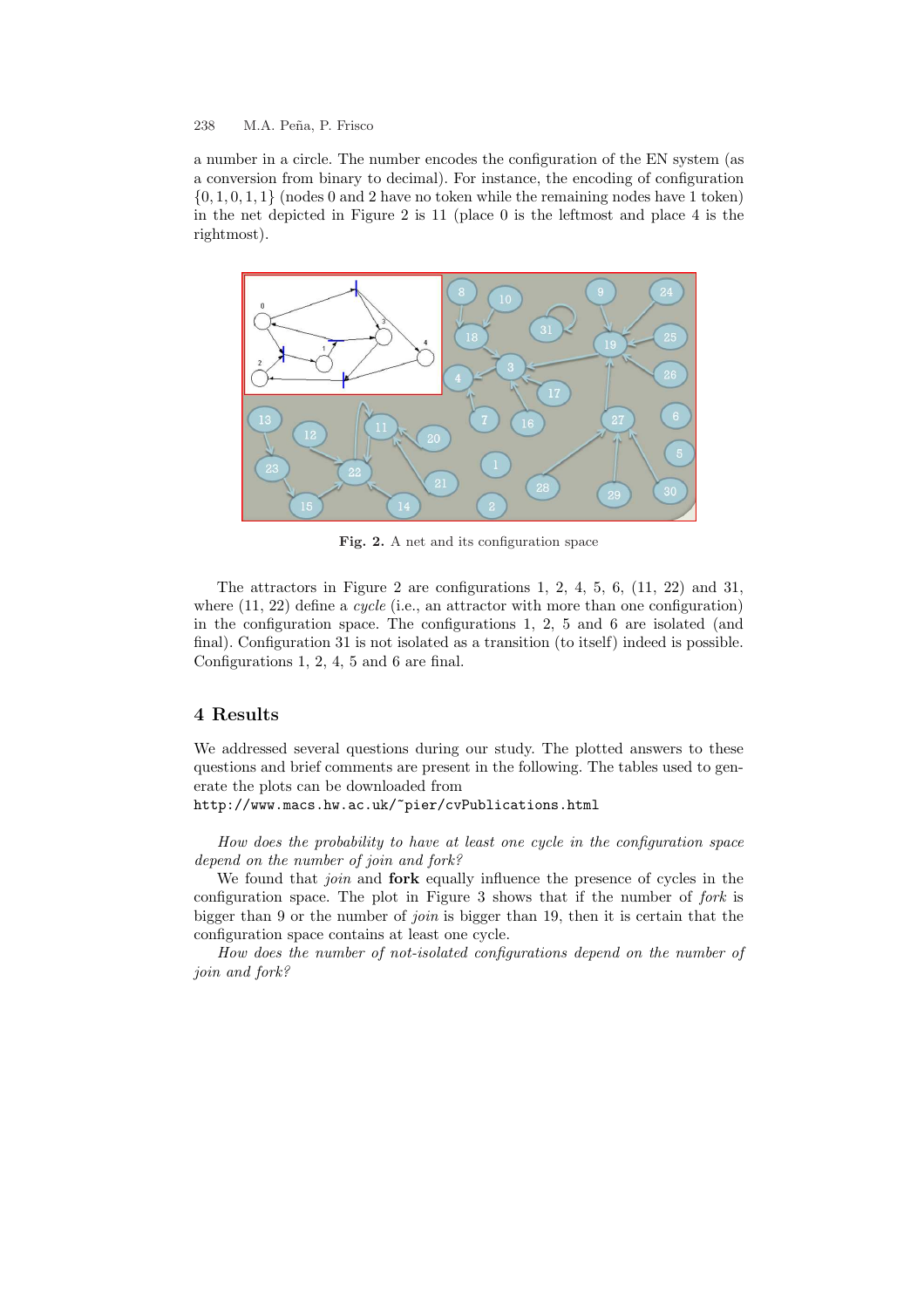

Fig. 3. Probability to have at least one cycle in the configuration space as a function of the number of join and fork

We found that the number of fork have a strong influence on the number of not-isolated configurations decreasing them to 0 with only 5 forks are present in the net. Also the increase of join tend to decrease the number of not-isolated configurations, but not with a marked effect as the number of forks. This is clearly shown by the plot in Figure 4.

Interestingly, the maximum number of not-isolated places is reached in nets with only 2 *joins*.



Fig. 4. Number of not-isolated configurations as a function of the number of join and fork

What is the minimum number of cycles present in the state space of Petri nets as a function of join and fork?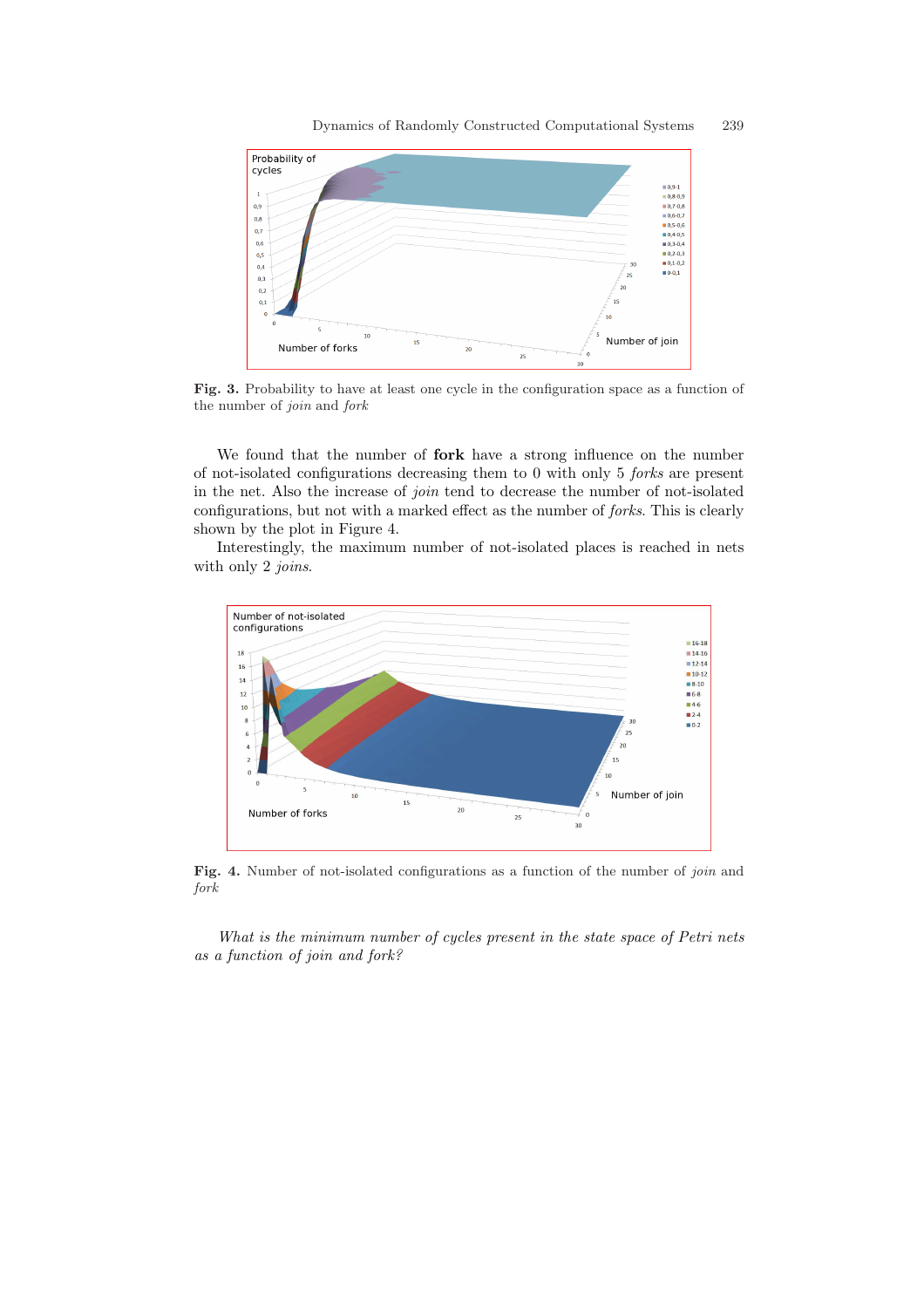Also in this case the influence of *join* and *fork* is asymmetrical: a net can have up to 18 join and still no cycle is present in the state space of the Petri net. Differently, if the net has at least 11 *fork*, then the state space of the Petri net has at least 1 cycle. This is shown by the plot in Figure 5.



Fig. 5. Probability of the Petri net to end up in a cycle as a function of the number of join and fork

How many initial configurations will end up in a cycle depending on the number of join and fork?

The fact that the state space contains at least a cycle does not imply that all initial configurations will end up in in a cycle. It is confirmed that for high numbers of *join* and *fork* the Petri net will certainly enter a cycle. This is shown by the plot in Figure 6.

## 5 Final Remarks

A Petri net whose attractors are all final configurations can only generate or accept finite languages. Our study proved that the presence of only *join* or many *join* and a few forks let Petri nets have only final configurations as attractor. This result is rather immediate: a *join* consumes tokens, so if a net has only join, then sooner or later it will run out of tokens.

Thinks become more interesting when attractors with more than one place are present. In this case the set of languages generated or accepted is infinite. The kind of languages depends on the number of these attractors and their topology. We did not study this.

As said in Section 1, these results can be easily translated to formal models of computation operating with multisets of objects. Unfortunately, the firing strategy adopted by us, does not find a counterpart in any such model. This is, for instance, due to the fact that we allow one single token to be used in the firing of more than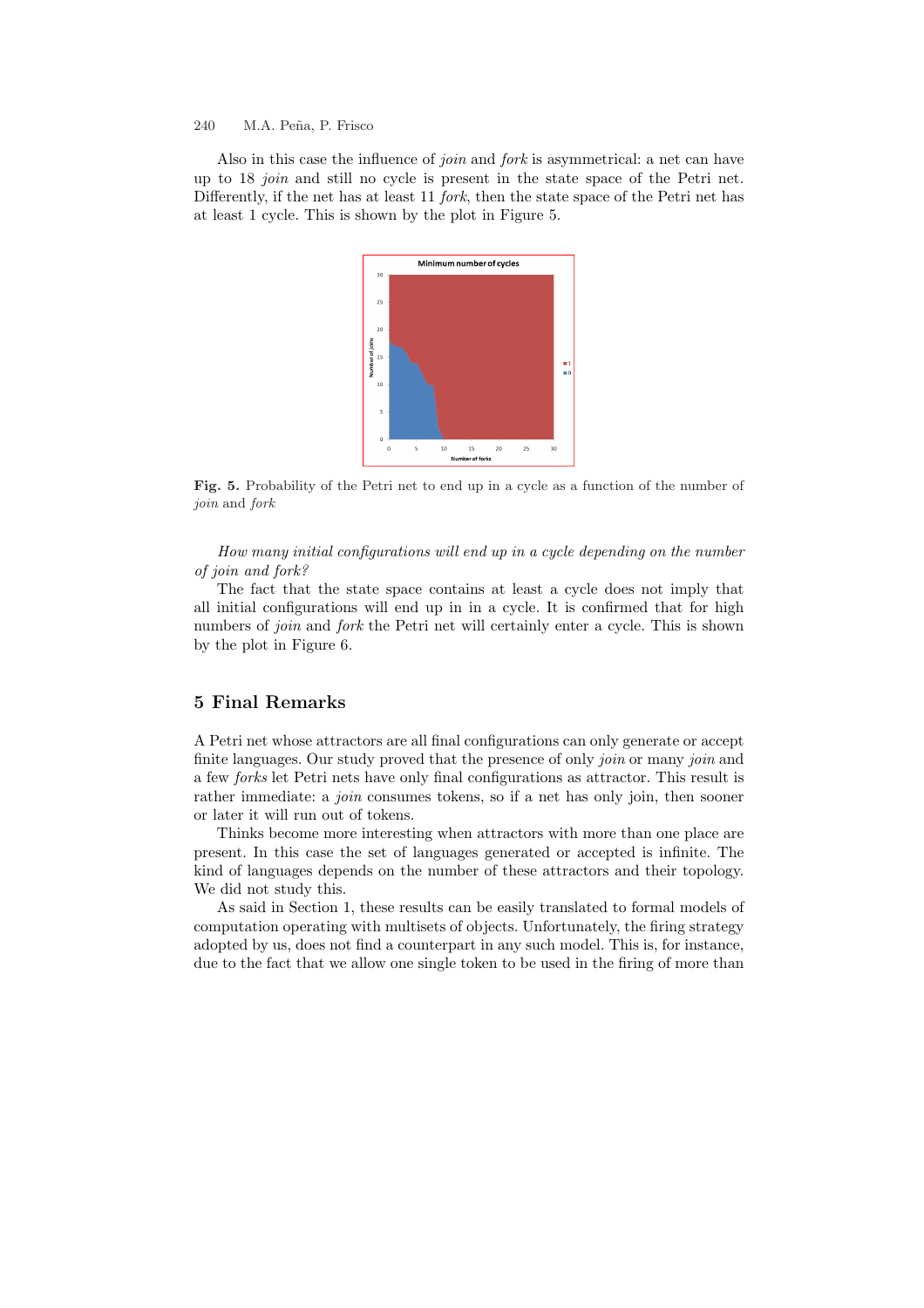

Fig. 6. Number of configurations that end up in a cycle as a function of the number of join and fork

one transition. The translation of this feature in, for instance, P systems, means that one single occurrence of an object can be used in the same configuration by different rules.

For this reason one of our future direction of research will be to implement firing strategies closer to the operational modes of existing formal models of computation.

#### Acknowledgment

The work of Miguel A. Peña was supported by a grant for short stays in Spain and abroad for the beneficiaries of official pre-doctoral programs for training researchers, year 2009, from the Technical University of Madrid.

# References

- 1. G. Păun, G. Rozenberg, and A. Salomaa, editors. The Oxford Handbook of Membrane Computing. Oxford University Press, 2010.
- 2. B. Drossel. Random boolean networks. http://arxiv.org/pdf/0706.3351.
- 3. P. Frisco. P systems and topology: some suggestions for research. Seventh Brainstorming Week on Membrane Computing, 2009, pp. 123-132, Universidad de Sevilla, Technical report num. 1/2009, volume 1.
- 4. P. Frisco. P systems, Petri nets, and Program machines. In R. Freund, G. Lojka, M. Oswald, and G. Păun, editors, Membrane Computing.  $6^{th}$  International Workshop, WMC 2005, Vienna, Austria, July 18-21, 2005, Revised Selected and Invited Papers, volume 3850 of Lecture Notes in Computer Science, pages 209–223. Springer-Verlag, Berlin, Heidelberg, New York, 2006.